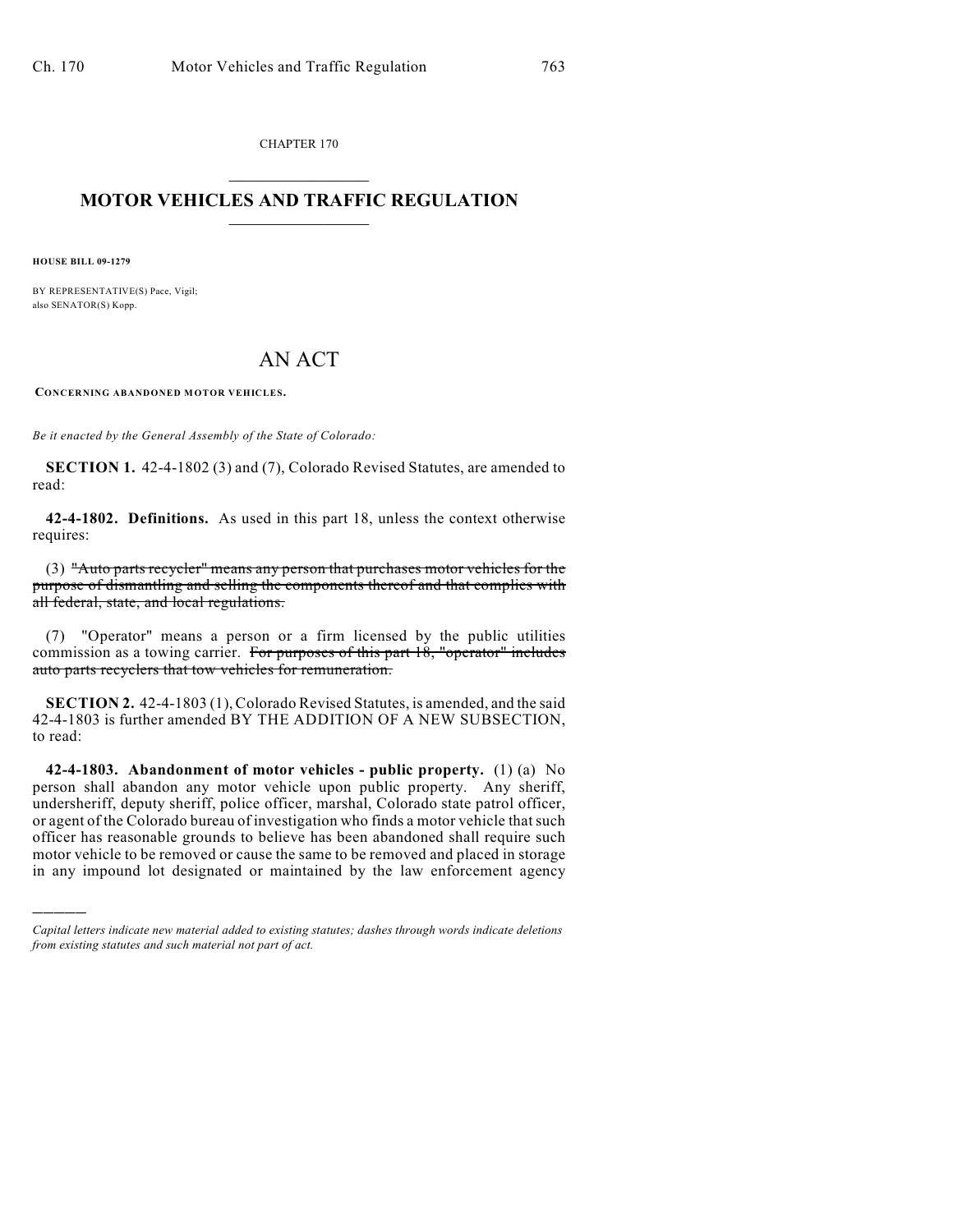employing such officer.

(b) IF AN OPERATOR IS USED BY THE RESPONSIBLE LAW ENFORCEMENT AGENCY TO TOW OR IMPOUND THE MOTOR VEHICLE PURSUANT TO PARAGRAPH (a) OF THIS SUBSECTION (1), THE OPERATOR SHALL BE PROVIDED WITH WRITTEN AUTHORIZATION TO POSSESS THE MOTOR VEHICLE ON A DOCUMENT THAT INCLUDES, WITHOUT LIMITATION, THE YEAR, MAKE, MODEL, VEHICLE IDENTIFICATION NUMBER, AND STORAGE LOCATION.

(3) THE OPERATOR SHALL BE RESPONSIBLE FOR REMOVING THE MOTOR VEHICLE AND THE MOTOR VEHICLE DEBRIS FROM THE SITE PURSUANT TO THIS SECTION, BUT SHALL NOT BE REQUIRED TO REMOVE OR CLEAN UP ANY HAZARDOUS OR COMMERCIAL CARGO THE MOTOR VEHICLE CARRIED. THE COMMERCIAL CARRIER SHALL BE RESPONSIBLE FOR REMOVAL OR CLEAN-UP OF THE HAZARDOUS OR COMMERCIAL CARGO.

**SECTION 3.** 42-4-1804 (2) and (3), the introductory portion to 42-4-1804 (6) (a), and 42-4-1804 (6) (b), Colorado Revised Statutes, are amended to read:

**42-4-1804. Report of abandoned motor vehicles - owner's opportunity to request hearing.** (2) Upon its receipt of such report, the department shall search its records or make other inquiries to ascertain if possible, the last-known owner of record for the abandoned motor vehicle and any lienholder as those persons are represented in department records. In the event the vehicle is determined by the department not to be registered in the state of Colorado, the report required by this section shall state that no Colorado title record exists regarding the vehicle. Within ten working days after such receipt, the department shall complete its search and shall transmit such report, together with all relevant information, thereon, to the responsible law enforcement agency.

(3) The responsible law enforcement agency, upon its receipt of the report required under subsection (2) of this section, shall determine, from all available information and after reasonable inquiry, whether or not the abandoned motor vehicle has been reported stolen, and, if so reported, such agency shall recover and secure the motor vehicle and notify its rightful owner and terminate the abandonment proceedings under this part 18. The responsible law enforcement agency AND THE OPERATOR shall have the right to recover from the owner its THEIR reasonable costs to recover and secure the motor vehicle.

(6) (a) An operator or its agent shall, within NO LESS THAN TWO DAYS, BUT NO MORE THAN ten working days after a motor vehicle has been towed, determine if there is an owner and a lienholder represented in department records and send a notice by certified mail, return receipt requested, to the LAST address of the owner, AS SHOWN ON THE MOTOR VEHICLE'S REGISTRATION, and the lienholder, AS SHOWN ON THE TITLE, IF EITHER IS SHOWN IN DEPARTMENT RECORDS. The cost of complying with this paragraph (a) shall be considered a cost of towing; except that the total of such costs shall not exceed the lesser of one hundred FIFTY dollars. or ten times the cost of notifying the owner and lienholder by certified mail. THE NOTICE TO THE OWNER AND LIENHOLDER SHALL BE SENT WITHIN THREE DAYS AFTER THE OPERATOR RECEIVES THE INFORMATION FROM THE DEPARTMENT. Such notice shall contain the following information: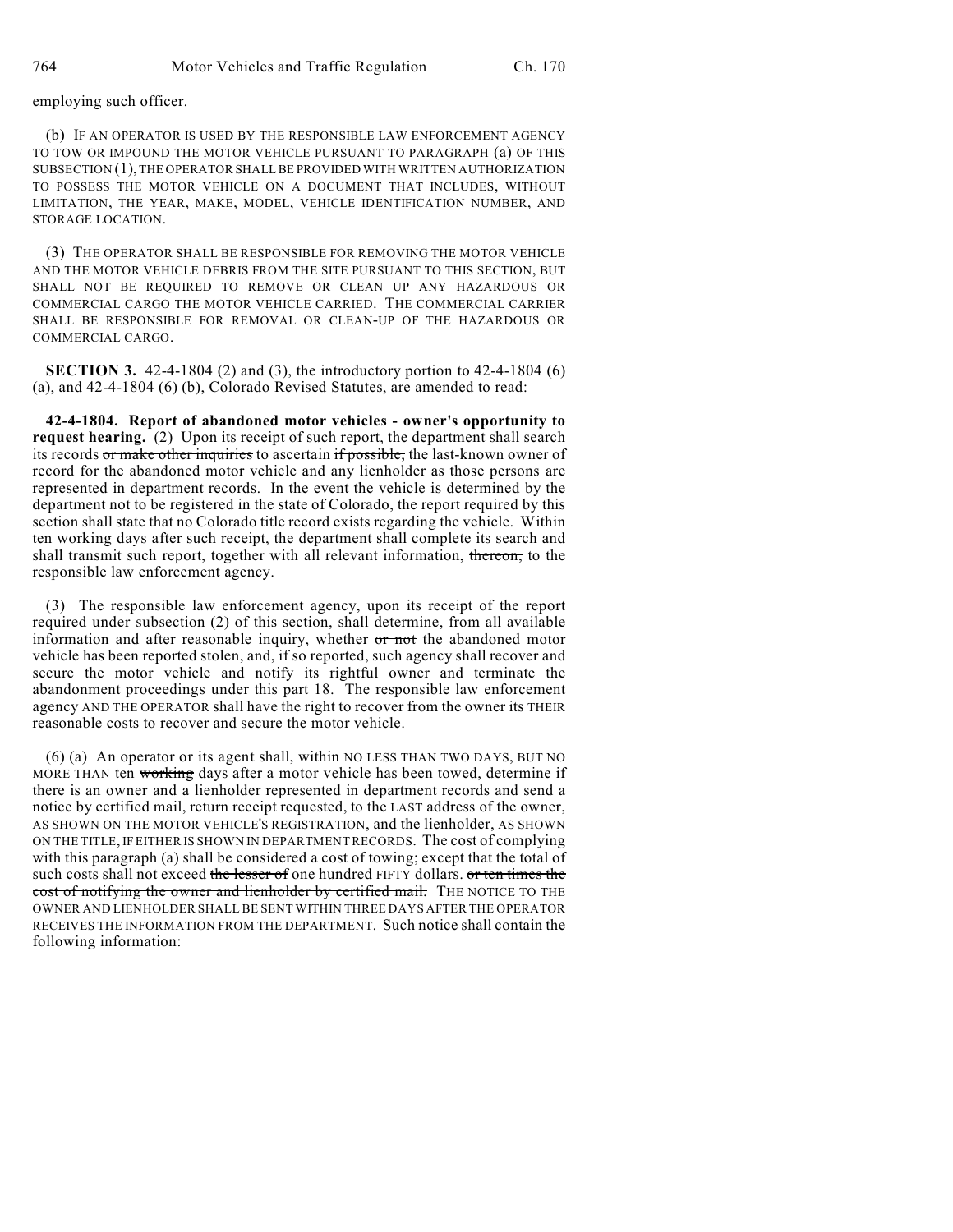(b) The operator shall not be entitled to recover any daily storage fees from the day the vehicle is towed until the day the owner and lienholder are notified, unless the operator reasonably attempts to notify the owner and lienholder by the date specified in paragraph (a) of this subsection (6). Sending a notice by certified mail, return receipt requested, to the owner and the lienholder as represented in department records shall be deemed a reasonable attempt to notify the owner and the lienholder. Failure to notify the owner and the lienholder due to the receipt of erroneous information from the department OR A FAILURE OF THE LAW ENFORCEMENT AGENCY TO COMPLY WITH THIS SECTION shall not cause the loss of such storage fees accrued from the date the vehicle is towed until the owner and the lienholder receive such notice.

**SECTION 4.** 42-4-1805, Colorado Revised Statutes, is amended to read:

**42-4-1805. Appraisal of abandoned motor vehicles - sale.** (1) (a) Abandoned motor vehicles or motor vehicles abandoned in an impound lot subsequent to a tow from public property shall be appraised BY A LAW ENFORCEMENT OFFICER OR AN INDEPENDENT MOTOR VEHICLE DEALER and sold by the responsible law enforcement agency at a public or private sale held not less than thirty days nor more than sixty days after the date the notice required by section 42-4-1804 (4) was mailed.

(b) SUBJECT TO SECTION 42-4-1804, THE OPERATOR MAY CONTINUE TO CHARGE FOR DAILY STORAGE FEES UNTIL THE RESPONSIBLE LAW ENFORCEMENT AGENCY COMPLIES WITH THIS SECTION.

(2) If the appraised value of an abandoned motor vehicle sold pursuant to this section is two THREE hundred FIFTY dollars or less, the sale shall be made only for the purpose of junking, scrapping, or dismantling such motor vehicle, and the purchaser thereof shall not, under any circumstances, be entitled to a Colorado certificate of title. The responsible law enforcement agency making the sale shall cause to be executed and delivered a bill of sale, together with a copy of the report described in section 42-4-1804 (2), to the person purchasing such motor vehicle. The bill of sale shall state that the purchaser acquires no right to a certificate of title for such vehicle. The responsible law enforcement agency making the sale shall promptly submit a report of sale, with a copy of the bill of sale, to the department and shall deliver a copy of such report of sale to the purchaser of the motor vehicle. Upon receipt of any report of sale with supporting documents on any sale made pursuant to this subsection (2), the department shall purge the records for such vehicle as provided in section 42-4-1810 (1) (b) and shall not issue a new certificate of title for such vehicle. Any certificate of title issued in violation of this subsection (2) shall be void.

(3) If the appraised value of an abandoned motor vehicle sold pursuant to this section is more than two THREE hundred FIFTY dollars, the sale may be made for any intended use by the purchaser. thereof. The responsible law enforcement agency making the sale shall cause to be executed and delivered a bill of sale, together with a copy of the report described in section 42-4-1804 (2), and an application for a Colorado certificate of title signed by a legally authorized representative of the responsible law enforcement agency conducting the sale, to the person purchasing such motor vehicle. The purchaser of the abandoned motor vehicle shall be entitled to a Colorado certificate of title upon application and proof of compliance with the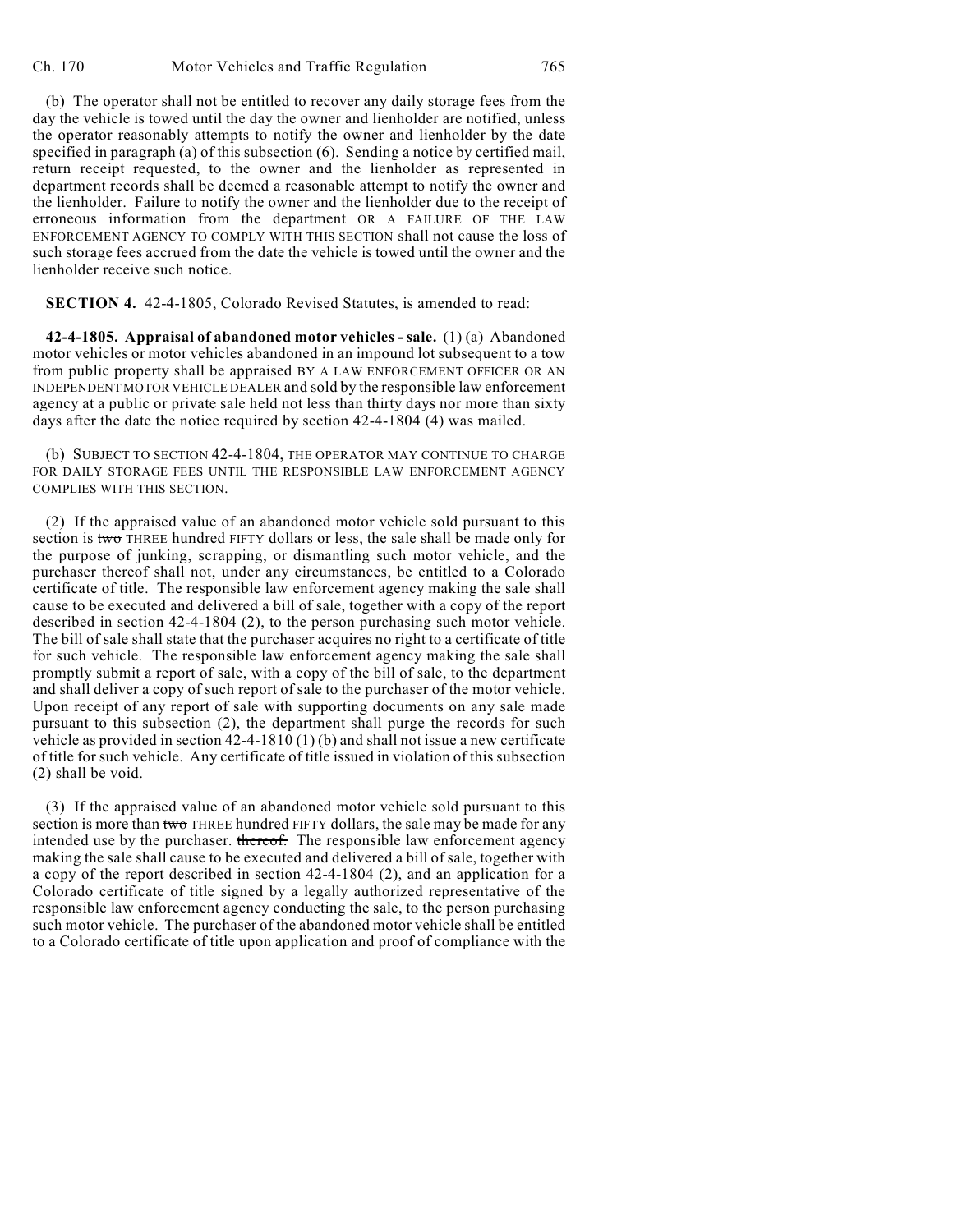applicable provisions of the "Certificate of Title Act", part 1 of article 6 of this title WITHIN FOURTEEN DAYS AFTER THE SALE; except that, if such vehicle is less than five years old, including the current year model, and if the department does not provide the name of an owner of record to the law enforcement agency, the purchaser shall apply for a bonded title and the department shall issue such bonded title upon the applicant meeting the qualifications for such title pursuant to rules promulgated by the department.

(4) (a) TRANSFERRING THE TITLE OF A MOTOR VEHICLE TO AN OPERATOR TO SATISFY A DEBT CREATED PURSUANT TO THIS PART 18 SHALL NOT BE DEEMED TO BE THE SALE OF A MOTOR VEHICLE.

(b) NOTHING IN THIS SECTION SHALL BE DEEMED TO REQUIRE AN OPERATOR TO BE LICENSED PURSUANT TO ARTICLE 6 OF TITLE 12, C.R.S., FOR PURPOSES OF CONDUCTING ACTIVITIES UNDER THIS PART 18.

**SECTION 5.** 42-4-1810 (1) (b), Colorado Revised Statutes, is amended to read:

**42-4-1810. Transfer and purge of certificates of title.** (1) Whenever any motor vehicle is abandoned and removed and sold in accordance with the procedures set forth in this part 18, the department shall transfer the certificate of title or issue a new certificate of title or shall purge such certificate of title in either of the following cases:

(b) Upon a person's submission of documents indicating the abandonment, removal, and subsequent wrecking or dismantling of a motor vehicle, including all sales of abandoned motor vehicles with an appraised value under two THREE hundred FIFTY dollars that are conducted pursuant to section 42-4-1805 (2), the department shall keep the records for one year and then purge the records for such abandoned motor vehicle; except that the department shall not be required to wait before purging the records if the purchaser is a licensed motor vehicle dealer.

**SECTION 6.** 42-4-1813 (2), Colorado Revised Statutes, is amended to read:

**42-4-1813. Local regulations.** (2) The provisions of this part 18 may be superseded by ordinance or resolution of a municipality, as defined in section  $31-1-101$ ,  $(6)$ , C.R.S., or any county that sets forth procedures for the removal, storage, and disposal of abandoned or illegally parked motor vehicles on public property; EXCEPT THAT SUCH ORDINANCE OR RESOLUTION SHALL NOT DEPRIVE AN OPERATOR OF A LIEN ATTACHED AND PERFECTED UNDER THIS PART 18.

**SECTION 7.** 42-4-2102 (3) and (5), Colorado Revised Statutes, are amended to read:

**42-4-2102. Definitions.** As used in this part 21, unless the context otherwise requires:

(3) "Auto parts recycler" means any person that purchases motor vehicles for the purpose of dismantling and selling the components thereof and that complies with all federal, state, and local regulations.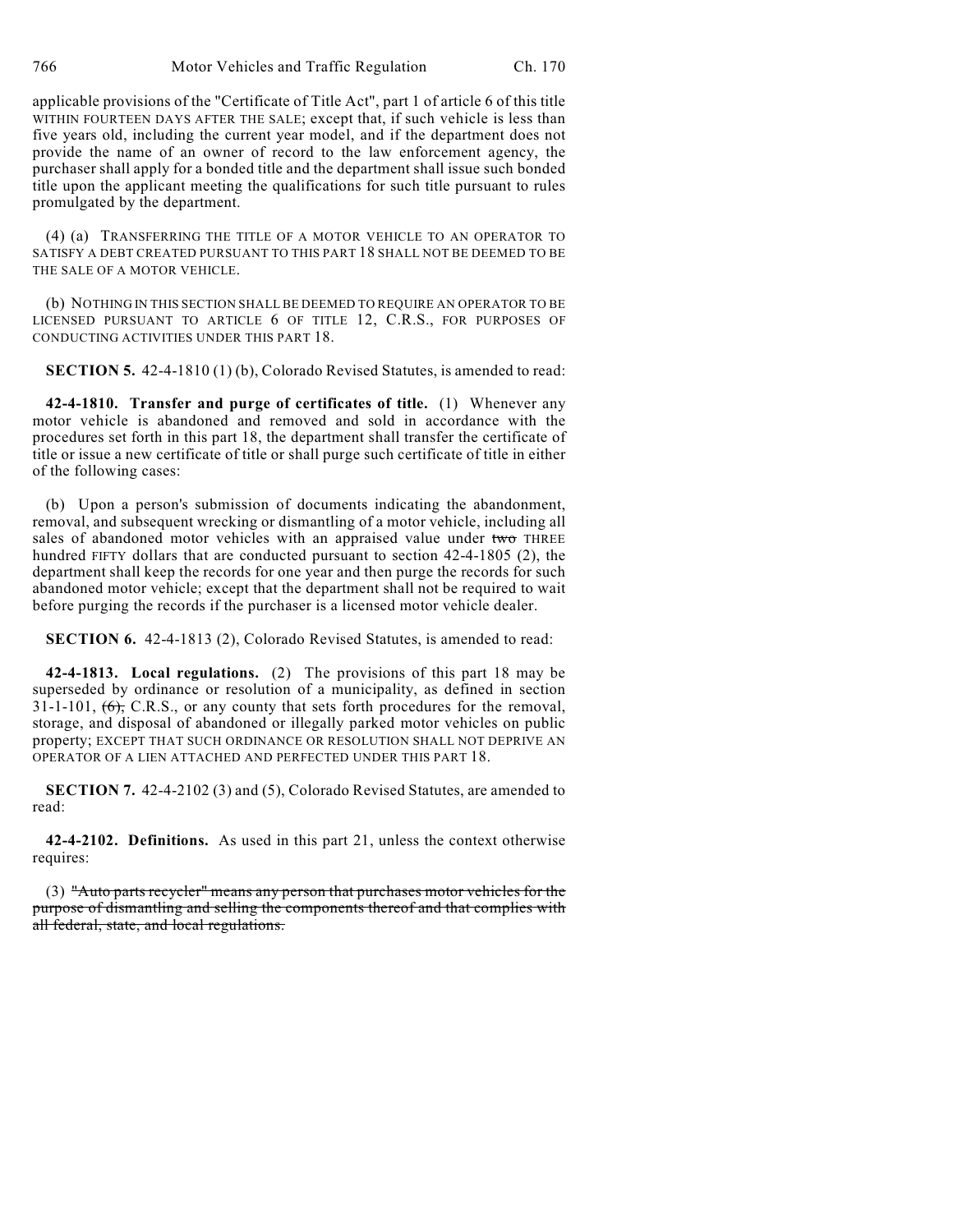(5) "Operator" means a person or a firm licensed by the public utilities commission as a towing carrier. For purposes of this part 21, "operator" includes auto parts recyclers that tow vehicles for remuneration.

**SECTION 8.** 42-4-2103(1) (b), (3) (a), and (3) (c) (I) and the introductory portion to 42-4-2103 (4), Colorado Revised Statutes, are amended to read:

**42-4-2103. Abandonment of motor vehicles - private property.** (1) (b) No person shall abandon any motor vehicle upon private property other than his or her own. Any owner or lessee, or the owner's or lessee's agent authorized in writing, may have an abandoned motor vehicle removed from his or her property by having it towed and impounded by an operator. MOTOR VEHICLES ABANDONED UPON THE PROPERTY OF A MOTOR VEHICLE RECYCLER MAY BE RECYCLED IN ACCORDANCE WITH PART 22 OF THIS ARTICLE IF THE VEHICLE'S APPRAISAL VALUE IS LESS THAN THREE HUNDRED FIFTY DOLLARS.

 $(3)$  (a)  $\overrightarrow{Any}$  AN operator shall, NO LESS THAN TWO DAYS, BUT no later MORE than ten working days after a motor vehicle has been towed or abandoned, report such motor vehicle tow to the department by first-class or certified mail, by personal delivery, or by internet communication, which report shall be on a form prescribed and supplied by the department.

(c) (I) An operator or its agent shall, within NO LESS THAN TWO DAYS, BUT NO MORE THAN ten working days after a motor vehicle has been towed or abandoned, determine if there is an owner and a lienholder represented in department records and send a notice by certified mail, return receipt requested, to the address of the owner, AS SHOWN ON THE MOTOR VEHICLE'S REGISTRATION, and the lienholder IF EITHER IS SHOWN in department records. Such notice shall include the information required by the report set forth in paragraph (b) of this subsection (3). The cost of complying with the provisions of this paragraph (c) shall be considered a cost of towing; except that the total of such costs shall not exceed the lesser of one hundred FIFTY dollars. or ten times the cost of notifying the owner and lienholder by certified mail. THE NOTICE TO THE OWNER AND LIENHOLDER SHALL BE SENT WITHIN THREE DAYS AFTER RECEIVING THE INFORMATION FROM THE DEPARTMENT.

(4) Within ten working days after the receipt of such THE report SET FORTH IN PARAGRAPH (b) OF SUBSECTION (3) OF THIS SECTION from the department, the operator shall notify by certified mail the owner of record including an out-of-state owner of record. The operator shall make a reasonable effort to ascertain the address of the owner of record. Such notice shall contain the following information:

**SECTION 9.** 42-4-2104 (1) (a), (2), and (3), Colorado Revised Statutes, are amended, and the said 42-4-2104 (1) is further amended BY THE ADDITION OF A NEW PARAGRAPH, to read:

**42-4-2104. Appraisal of abandoned motor vehicles - sale.** (1) (a) Motor vehicles that are abandoned on private property shall be appraised and sold by the operator in a commercially reasonable manner at a public or private sale held not less than thirty days nor more than sixty days after the postmarked date the notice was mailed pursuant to section 42-4-2103 (4) or the date the operator receives notice that no record exists for such vehicle. Such sale shall be made through TO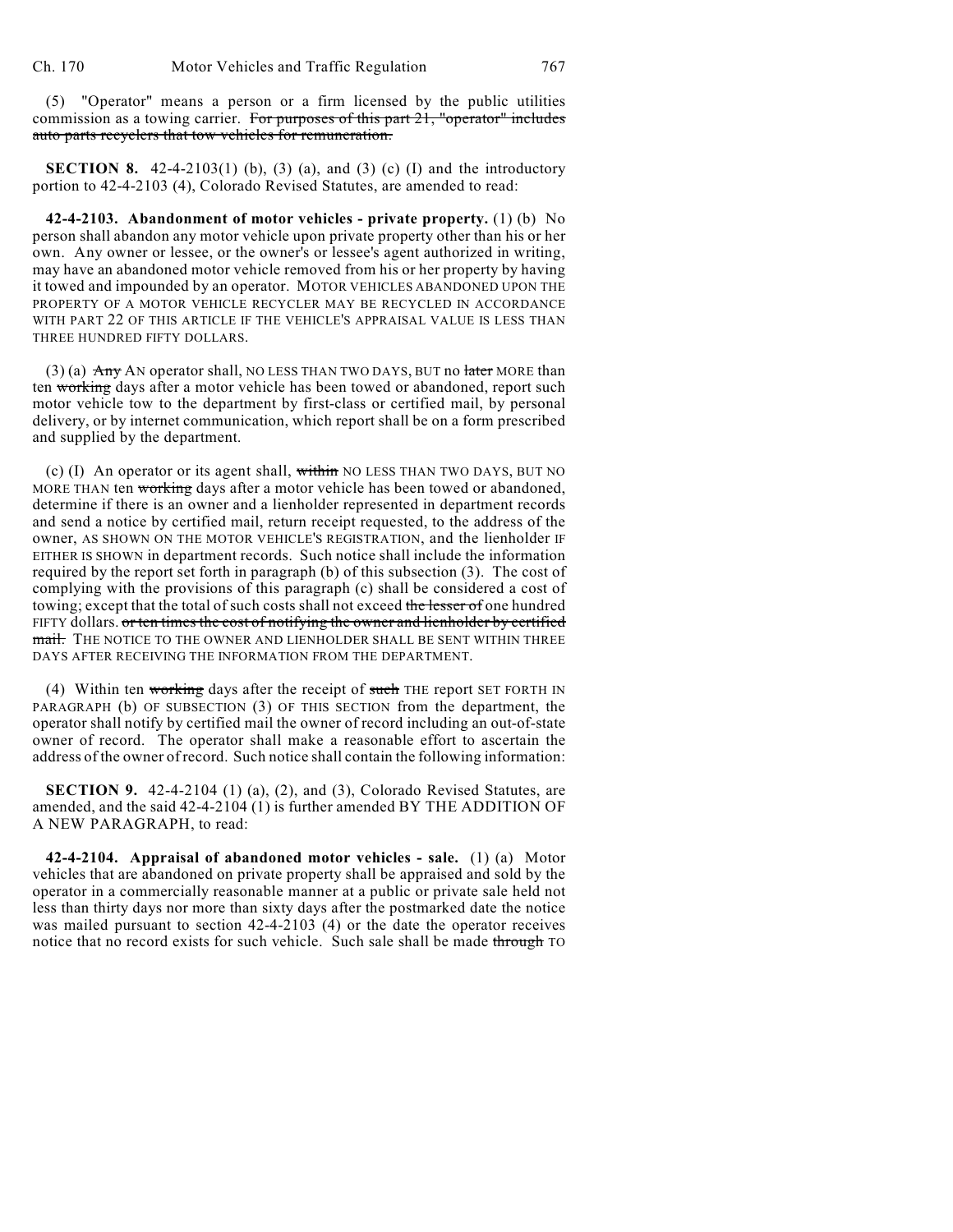a LICENSED motor vehicle dealer or wholesaler, or wholesale motor vehicle auction dealer, licensed in accordance with section 12-6-108, C.R.S., or through a classified newspaper advertisement published in Colorado. For purposes of this section, a sale shall not be considered commercially reasonable if the vehicle's appraisal value is more than two THREE hundred FIFTY dollars and such THE vehicle is sold to an officer or partner of the operator that has possession of the vehicle or to any other person with a proprietary interest in such operator.

(c) SUBJECT TO SECTION 42-4-2103 AND IF AN OPERATOR CONDUCTS A COMMERCIALLY REASONABLE SALE BUT FAILS TO SELL THE MOTOR VEHICLE, THE OPERATOR MAY CONTINUE TO COLLECT DAILY STORAGE FEES FOR SUCH VEHICLE ACTUALLY ACCRUED FOR UP TO ONE HUNDRED TWENTY DAYS.

(2) If the appraised value of an abandoned motor vehicle sold pursuant to this section is two THREE hundred FIFTY dollars or less, the sale shall be made only for the purpose of junking, scrapping, or dismantling such motor vehicle, and the purchaser thereof shall not, under any circumstances, be entitled to a Colorado certificate of title. The operator making the sale shall cause to be executed and delivered a bill of sale, together with a copy of the report described in section 42-4-2103 (3), to the person purchasing such motor vehicle. The bill of sale shall state that the purchaser acquires no right to a certificate of title for such vehicle. The operator making the sale shall promptly submit a report of sale, with a copy of the bill of sale, to the department and shall deliver a copy of such report of sale to the purchaser of the motor vehicle. Upon receipt of any report of sale with supporting documents on any sale made pursuant to this subsection (2), the department shall purge the records for such vehicle as provided in section 42-4-2109  $(1)$  (b) and shall not issue a new certificate of title for such vehicle. Any certificate of title issued in violation of this subsection (2) shall be void.

(3) If the appraised value of an abandoned motor vehicle sold pursuant to this section is more than two THREE hundred FIFTY dollars, the sale may be made for any intended use by the purchaser. thereof. The operator making the sale shall cause to be executed and delivered a bill of sale, together with a copy of the report described in section 42-4-2103 (3), and an application for a Colorado certificate of title signed by a legally authorized representative of the operator conducting the sale, to the person purchasing such motor vehicle. The purchaser of the abandoned motor vehicle shall be entitled to a Colorado certificate of title upon application and proof of compliance with the applicable provisions of the "Certificate of Title Act", part 1 of article 6 of this title; except that, if such vehicle is less than five years old, including the current year models, and if the department does not provide the name of an owner of record to the operator, the buyer shall apply for a bonded title and the department shall issue such bonded title upon the applicant meeting the qualifications for such title pursuant to rules promulgated by the department.

**SECTION 10.** 42-4-2109 (1) (b), Colorado Revised Statutes, is amended to read:

**42-4-2109. Transfer and purge of certificates of title.** (1) Whenever any motor vehicle is abandoned and removed and sold in accordance with the procedures set forth in this part 21, the department shall transfer the certificate of title or issue a new certificate of title or shall purge such certificate of title in either of the following cases: